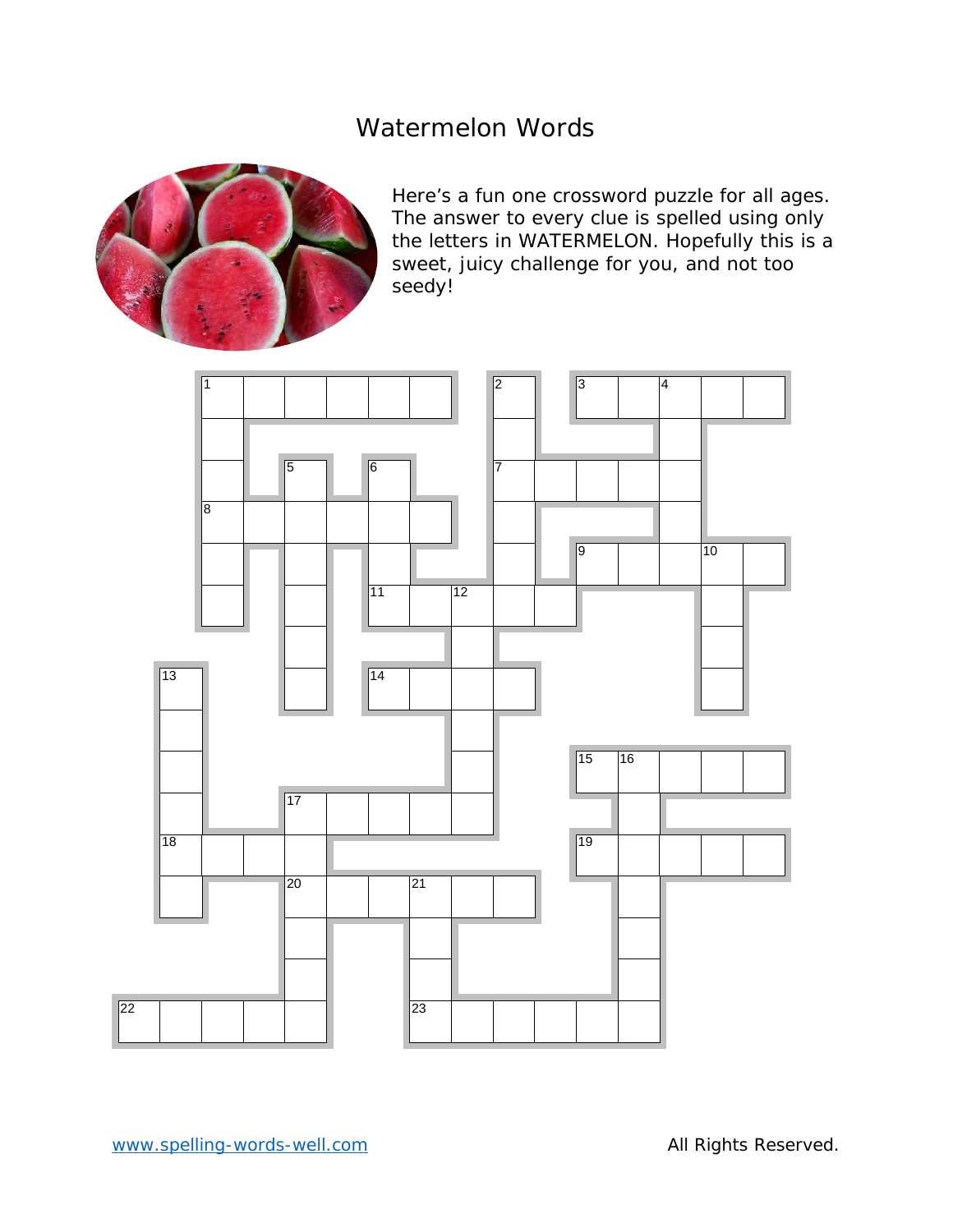# Clues

### Across

- 1. A chunk of rock from space that makes a light streak in the sky
- 3. H2O
- 7. To resume or take up again
- 8. Small gardening tool
- 9. Bumps on the skin, from toads?
- 11. Group of females
- 14. Lease payment
- 15. Find out new information
- 17. Inn
- 18. A large plant with bark
- 19. Yellow fruit
- 20. Tidier
- 22. Back tooth
- 23. Usual or ordinary

#### Down

- 1. Shelf above a fireplace
- 2. Mental attitude of a person or group, especially regarding confidence during adversity
- 4. Tall fortress
- 5. A car that is lent to replace one that's being serviced
- 6. Cat sound
- 10. Squad of players
- 12. Relating to the mind
- 13. Far off
- 16. Lasting through all time
- 17. A teacher and role model
- 21. Village